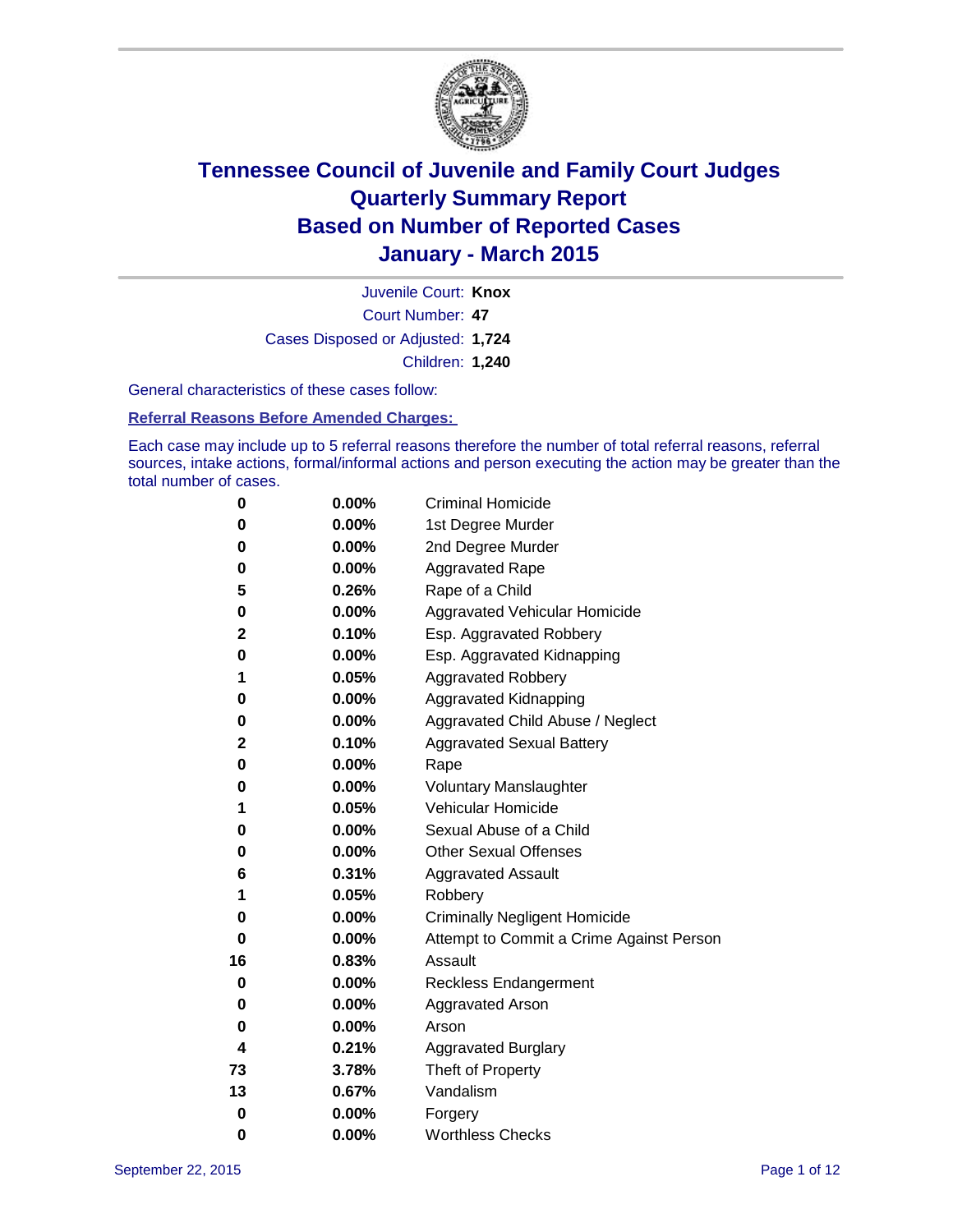

Court Number: **47** Juvenile Court: **Knox** Cases Disposed or Adjusted: **1,724** Children: **1,240**

#### **Referral Reasons Before Amended Charges:**

Each case may include up to 5 referral reasons therefore the number of total referral reasons, referral sources, intake actions, formal/informal actions and person executing the action may be greater than the total number of cases.

| $\boldsymbol{2}$ | 0.10%    | Illegal Possession / Fraudulent Use of Credit / Debit Cards |
|------------------|----------|-------------------------------------------------------------|
| $\mathbf 2$      | 0.10%    | <b>Burglary</b>                                             |
| 0                | 0.00%    | Unauthorized Use of a Vehicle                               |
| 0                | 0.00%    | <b>Cruelty to Animals</b>                                   |
| 4                | 0.21%    | Sale of Controlled Substances                               |
| 15               | 0.78%    | <b>Other Drug Offenses</b>                                  |
| 26               | 1.35%    | Possession of Controlled Substances                         |
| 3                | 0.16%    | <b>Criminal Attempt</b>                                     |
| $\mathbf 2$      | 0.10%    | Carrying Weapons on School Property                         |
| 5                | 0.26%    | Unlawful Carrying / Possession of a Weapon                  |
| 6                | 0.31%    | <b>Evading Arrest</b>                                       |
| 1                | 0.05%    | Escape                                                      |
| 1                | 0.05%    | Driving Under Influence (DUI)                               |
| 11               | 0.57%    | Possession / Consumption of Alcohol                         |
| 3                | 0.16%    | Resisting Stop, Frisk, Halt, Arrest or Search               |
| 0                | 0.00%    | <b>Aggravated Criminal Trespass</b>                         |
| 1                | 0.05%    | Harassment                                                  |
| 0                | 0.00%    | Failure to Appear                                           |
| $\pmb{0}$        | $0.00\%$ | Filing a False Police Report                                |
| $\mathbf 2$      | 0.10%    | Criminal Impersonation                                      |
| 16               | 0.83%    | <b>Disorderly Conduct</b>                                   |
| 10               | 0.52%    | <b>Criminal Trespass</b>                                    |
| 7                | 0.36%    | <b>Public Intoxication</b>                                  |
| 0                | 0.00%    | Gambling                                                    |
| 277              | 14.33%   | <b>Traffic</b>                                              |
| 1                | 0.05%    | Local Ordinances                                            |
| $\mathbf 0$      | $0.00\%$ | Violation of Wildlife Regulations                           |
| 8                | 0.41%    | Contempt of Court                                           |
| 30               | 1.55%    | Violation of Probation                                      |
| $\mathbf{2}$     | 0.10%    | Violation of Aftercare                                      |
| $\bf{0}$         | 0.00%    | <b>Unruly Behavior</b>                                      |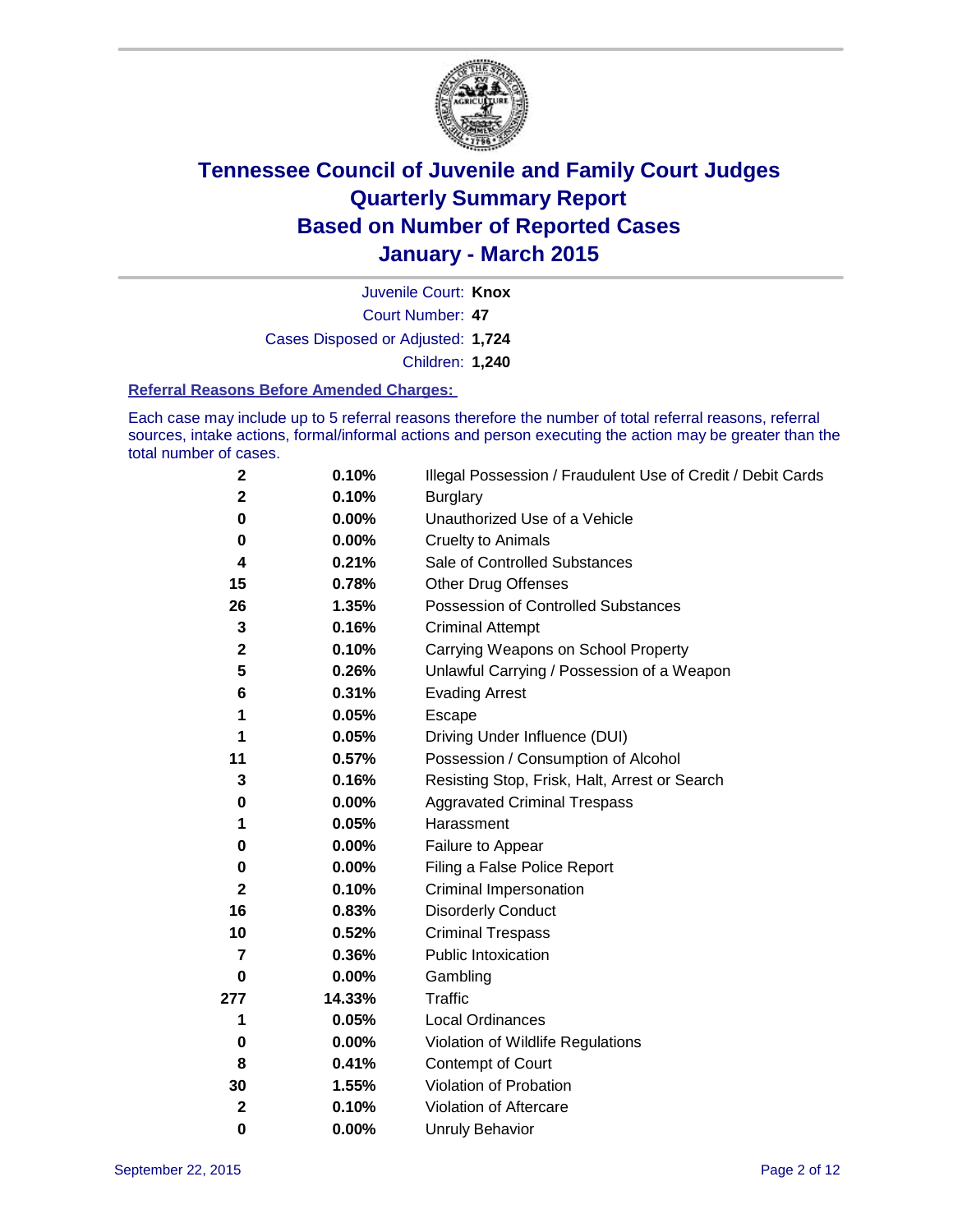

Court Number: **47** Juvenile Court: **Knox** Cases Disposed or Adjusted: **1,724** Children: **1,240**

#### **Referral Reasons Before Amended Charges:**

Each case may include up to 5 referral reasons therefore the number of total referral reasons, referral sources, intake actions, formal/informal actions and person executing the action may be greater than the total number of cases.

| 4     | 0.21%    | Truancy                               |
|-------|----------|---------------------------------------|
| 41    | 2.12%    | In-State Runaway                      |
| 0     | $0.00\%$ | Out-of-State Runaway                  |
| 26    | 1.35%    | Possession of Tobacco Products        |
| 7     | 0.36%    | Violation of a Valid Court Order      |
| 4     | 0.21%    | <b>Violation of Curfew</b>            |
| 0     | 0.00%    | Sexually Abused Child                 |
| 0     | 0.00%    | <b>Physically Abused Child</b>        |
| 80    | 4.14%    | Dependency / Neglect                  |
| 53    | 2.74%    | <b>Termination of Parental Rights</b> |
| 0     | 0.00%    | Violation of Pretrial Diversion       |
| 0     | $0.00\%$ | Violation of Informal Adjustment      |
| 80    | 4.14%    | <b>Judicial Review</b>                |
| 150   | 7.76%    | <b>Administrative Review</b>          |
| 166   | 8.59%    | <b>Foster Care Review</b>             |
| 298   | 15.42%   | Custody                               |
| 44    | 2.28%    | Visitation                            |
| 0     | 0.00%    | Paternity / Legitimation              |
| 0     | $0.00\%$ | <b>Child Support</b>                  |
| 0     | 0.00%    | <b>Request for Medical Treatment</b>  |
| 0     | 0.00%    | <b>Consent to Marry</b>               |
| 421   | 21.78%   | Other                                 |
| 1,933 | 100.00%  | <b>Total Referrals</b>                |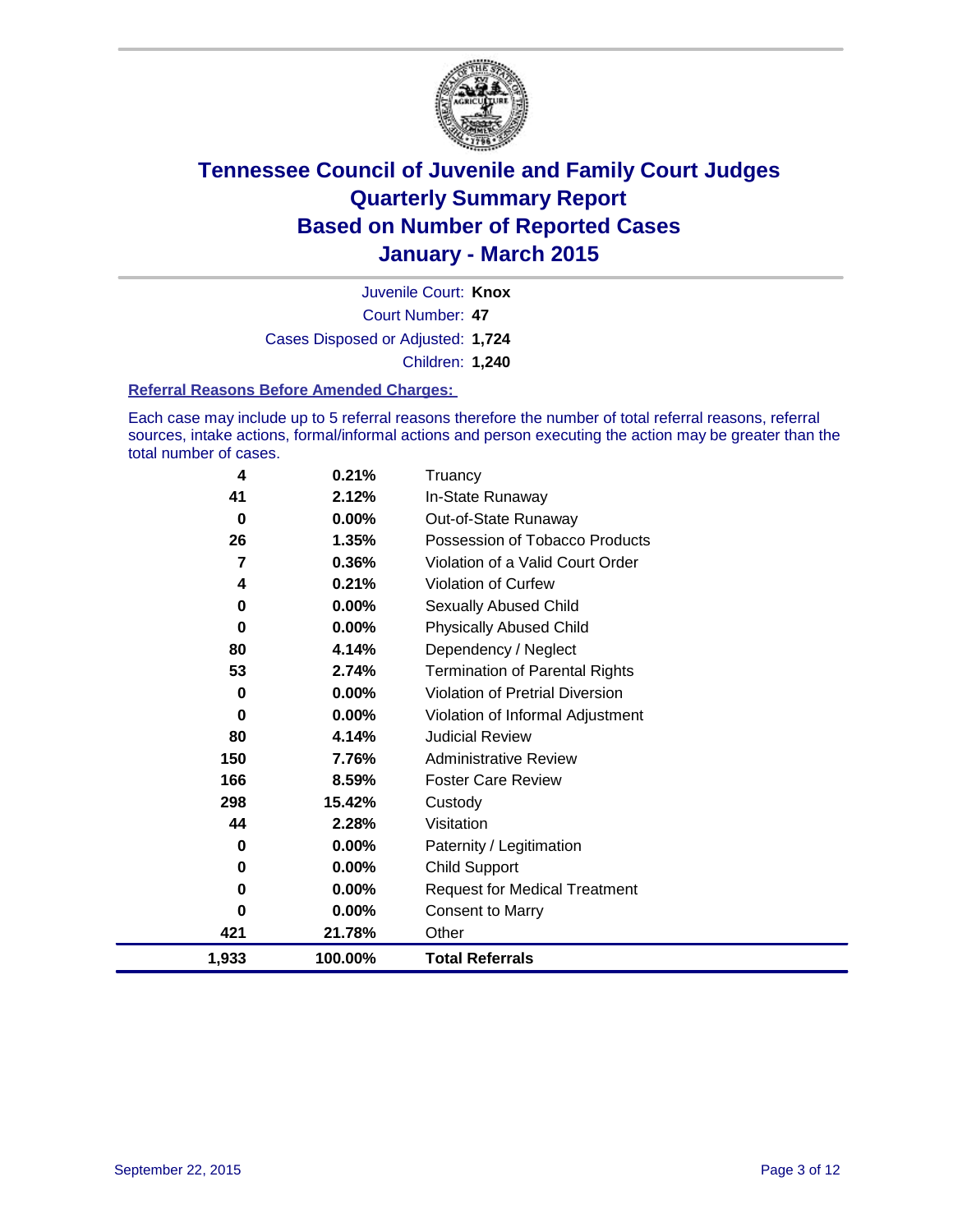

|                            | Juvenile Court: Knox              |                                   |  |  |  |
|----------------------------|-----------------------------------|-----------------------------------|--|--|--|
|                            |                                   | Court Number: 47                  |  |  |  |
|                            | Cases Disposed or Adjusted: 1,724 |                                   |  |  |  |
|                            |                                   | Children: 1,240                   |  |  |  |
| <b>Referral Sources: 1</b> |                                   |                                   |  |  |  |
| 544                        | 28.14%                            | Law Enforcement                   |  |  |  |
| 141                        | 7.29%                             | Parents                           |  |  |  |
| 141                        | 7.29%                             | <b>Relatives</b>                  |  |  |  |
| $\mathbf{2}$               | 0.10%                             | Self                              |  |  |  |
| 0                          | 0.00%                             | School                            |  |  |  |
| 0                          | 0.00%                             | <b>CSA</b>                        |  |  |  |
| 742                        | 38.39%                            | <b>DCS</b>                        |  |  |  |
| $\mathbf 0$                | $0.00\%$                          | <b>Other State Department</b>     |  |  |  |
| 3                          | 0.16%                             | <b>District Attorney's Office</b> |  |  |  |
| 52                         | 2.69%                             | <b>Court Staff</b>                |  |  |  |
| 3                          | 0.16%                             | Social Agency                     |  |  |  |
| 13                         | 0.67%                             | <b>Other Court</b>                |  |  |  |
| 15                         | 0.78%                             | Victim                            |  |  |  |
| 0                          | 0.00%                             | Child & Parent                    |  |  |  |
| 0                          | 0.00%                             | Hospital                          |  |  |  |
| $\bf{0}$                   | 0.00%                             | Unknown                           |  |  |  |
| 277                        | 14.33%                            | Other                             |  |  |  |
| 1,933                      | 100.00%                           | <b>Total Referral Sources</b>     |  |  |  |

### **Age of Child at Referral: 2**

| 1,240 | 100.00% | <b>Total Child Count</b> |
|-------|---------|--------------------------|
| 0     | 0.00%   | Unknown                  |
| 8     | 0.65%   | Ages 19 and Over         |
| 236   | 19.03%  | Ages 17 through 18       |
| 256   | 20.65%  | Ages 15 through 16       |
| 116   | 9.35%   | Ages 13 through 14       |
| 75    | 6.05%   | Ages 11 through 12       |
| 549   | 44.27%  | Ages 10 and Under        |

<sup>1</sup> If different than number of Referral Reasons (1933), verify accuracy of your court's data.

One child could be counted in multiple categories, verify accuracy of your court's data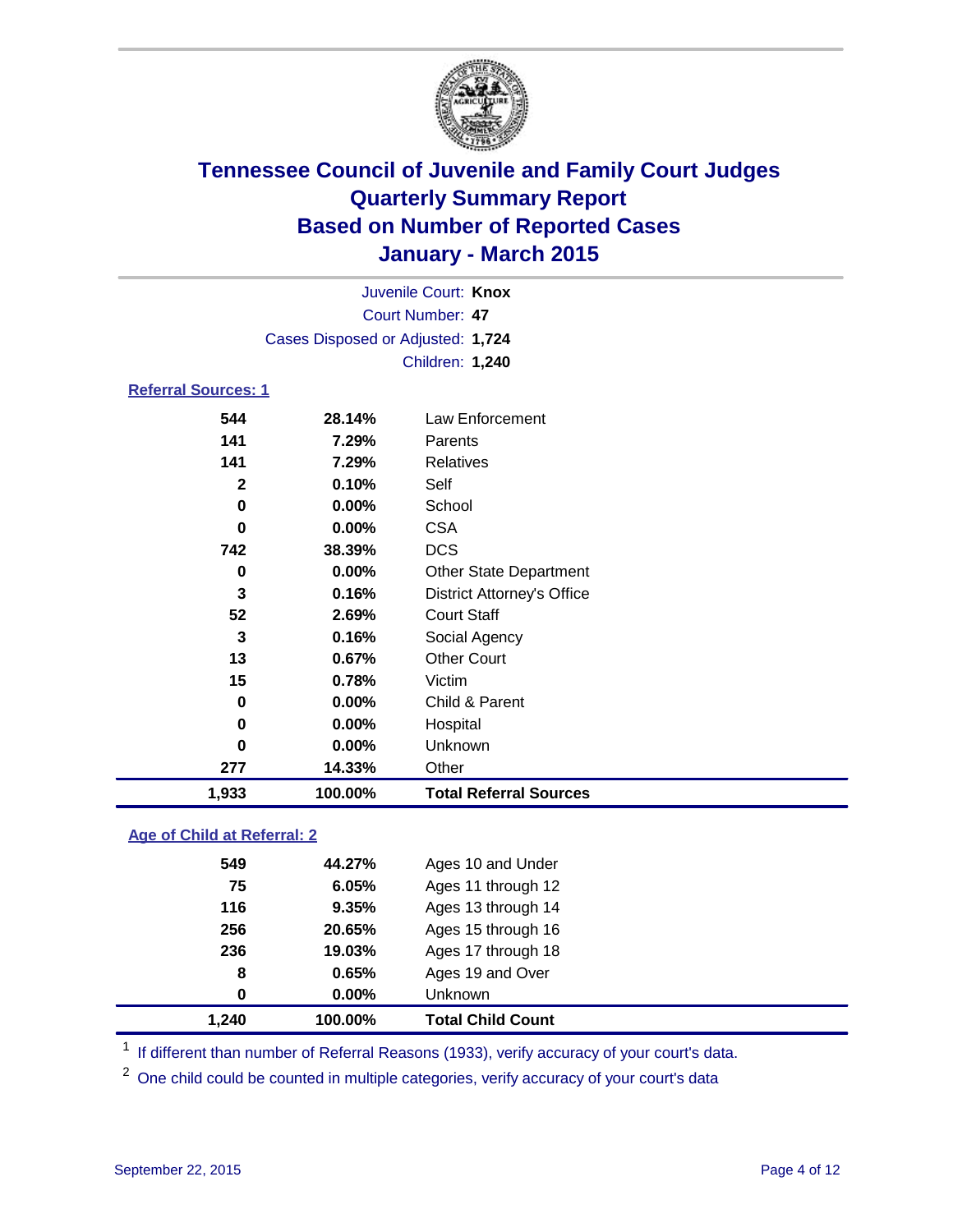

|                                         | Juvenile Court: Knox              |                          |  |  |  |
|-----------------------------------------|-----------------------------------|--------------------------|--|--|--|
| Court Number: 47                        |                                   |                          |  |  |  |
|                                         | Cases Disposed or Adjusted: 1,724 |                          |  |  |  |
|                                         |                                   | Children: 1,240          |  |  |  |
| Sex of Child: 1                         |                                   |                          |  |  |  |
| 654                                     | 52.74%                            | Male                     |  |  |  |
| 567                                     | 45.73%                            | Female                   |  |  |  |
| 19                                      | 1.53%                             | Unknown                  |  |  |  |
| 1,240                                   | 100.00%                           | <b>Total Child Count</b> |  |  |  |
| Race of Child: 1                        |                                   |                          |  |  |  |
| 778                                     | 62.74%                            | White                    |  |  |  |
| 201                                     | 16.21%                            | African American         |  |  |  |
| $\bf{0}$                                | 0.00%                             | Native American          |  |  |  |
| 5                                       | 0.40%                             | Asian                    |  |  |  |
| 101                                     | 8.15%                             | Mixed                    |  |  |  |
| 155                                     | 12.50%                            | Unknown                  |  |  |  |
| 1,240                                   | 100.00%                           | <b>Total Child Count</b> |  |  |  |
| <b>Hispanic Origin: 1</b>               |                                   |                          |  |  |  |
| 49                                      | 3.95%                             | Yes                      |  |  |  |
| 520                                     | 41.94%                            | <b>No</b>                |  |  |  |
| 671                                     | 54.11%                            | Unknown                  |  |  |  |
| 1,240                                   | 100.00%                           | <b>Total Child Count</b> |  |  |  |
| <b>School Enrollment of Children: 1</b> |                                   |                          |  |  |  |
| 185                                     | 14.92%                            | Yes                      |  |  |  |
| 11                                      | 0.89%                             | No                       |  |  |  |
| 1,044                                   | 84.19%                            | Unknown                  |  |  |  |
| 1,240                                   | 100.00%                           | <b>Total Child Count</b> |  |  |  |

<sup>1</sup> One child could be counted in multiple categories, verify accuracy of your court's data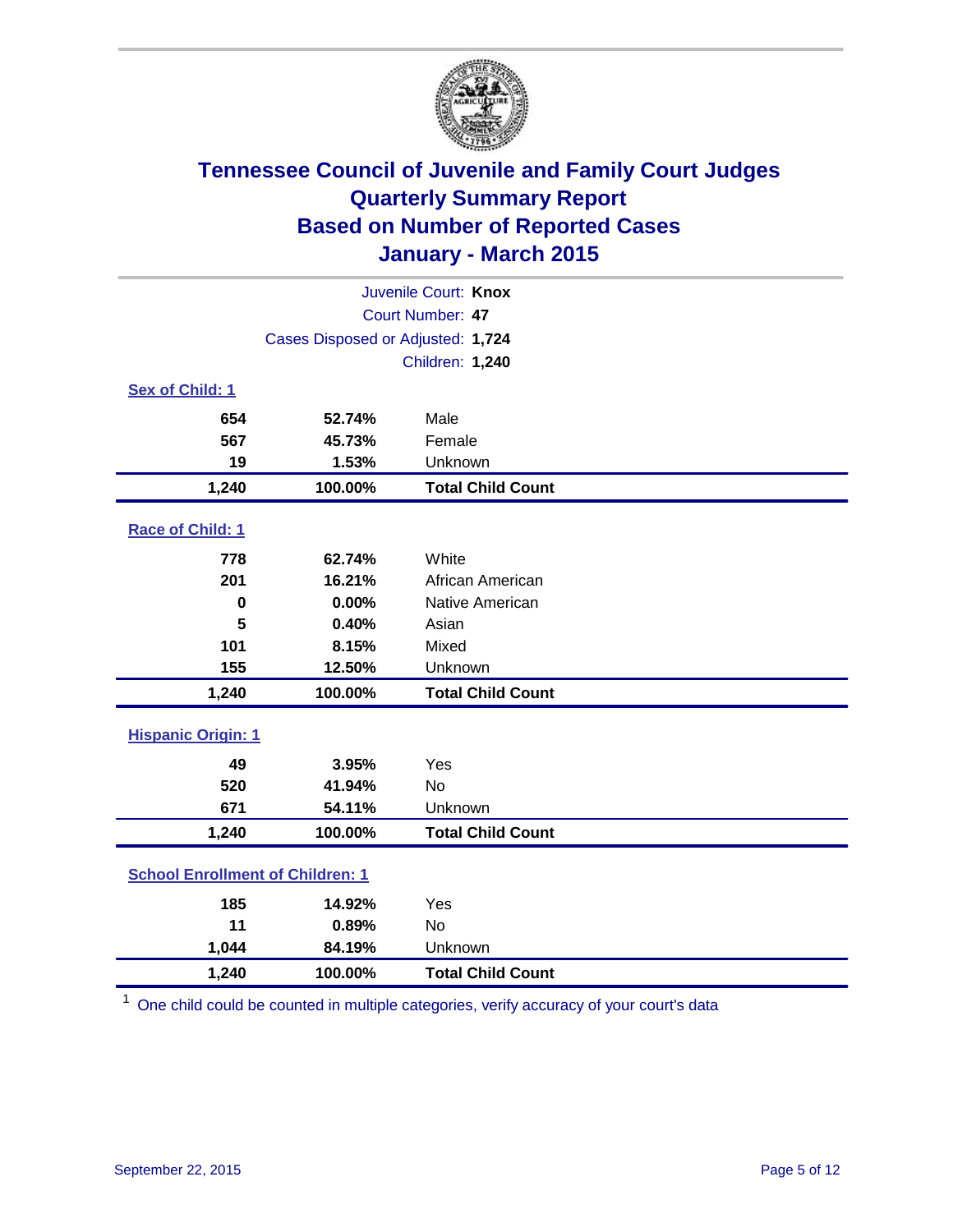

Court Number: **47** Juvenile Court: **Knox** Cases Disposed or Adjusted: **1,724** Children: **1,240**

### **Living Arrangement of Child at Time of Referral: 1**

| 1,240 | 100.00%  | <b>Total Child Count</b>     |
|-------|----------|------------------------------|
| 2     | 0.16%    | Other                        |
| 966   | 77.90%   | Unknown                      |
|       | 0.08%    | Independent                  |
| 1     | 0.08%    | In an Institution            |
| 4     | 0.32%    | In a Residential Center      |
| 3     | 0.24%    | In a Group Home              |
| 12    | $0.97\%$ | With Foster Family           |
| 4     | 0.32%    | With Adoptive Parents        |
| 56    | 4.52%    | <b>With Relatives</b>        |
| 26    | 2.10%    | With Father                  |
| 111   | 8.95%    | <b>With Mother</b>           |
| 8     | 0.65%    | With Mother and Stepfather   |
| 6     | 0.48%    | With Father and Stepmother   |
| 40    | 3.23%    | With Both Biological Parents |
|       |          |                              |

### **Type of Detention: 2**

| 0     | $0.00\%$ | Non-Secure Placement         |  |
|-------|----------|------------------------------|--|
| 193   | 11.19%   | Juvenile Detention Facility  |  |
| 0     | $0.00\%$ | Jail - Complete Separation   |  |
| 0     | $0.00\%$ | Jail - Partial Separation    |  |
| 0     | $0.00\%$ | Jail - No Separation         |  |
| 0     | $0.00\%$ | <b>Psychiatric Hospital</b>  |  |
| 0     | $0.00\%$ | <b>Unknown</b>               |  |
| 1,531 | 88.81%   | Does Not Apply               |  |
| 0     | $0.00\%$ | Other                        |  |
| 1.724 | 100.00%  | <b>Total Detention Count</b> |  |

<sup>1</sup> One child could be counted in multiple categories, verify accuracy of your court's data

If different than number of Cases (1724) verify accuracy of your court's data.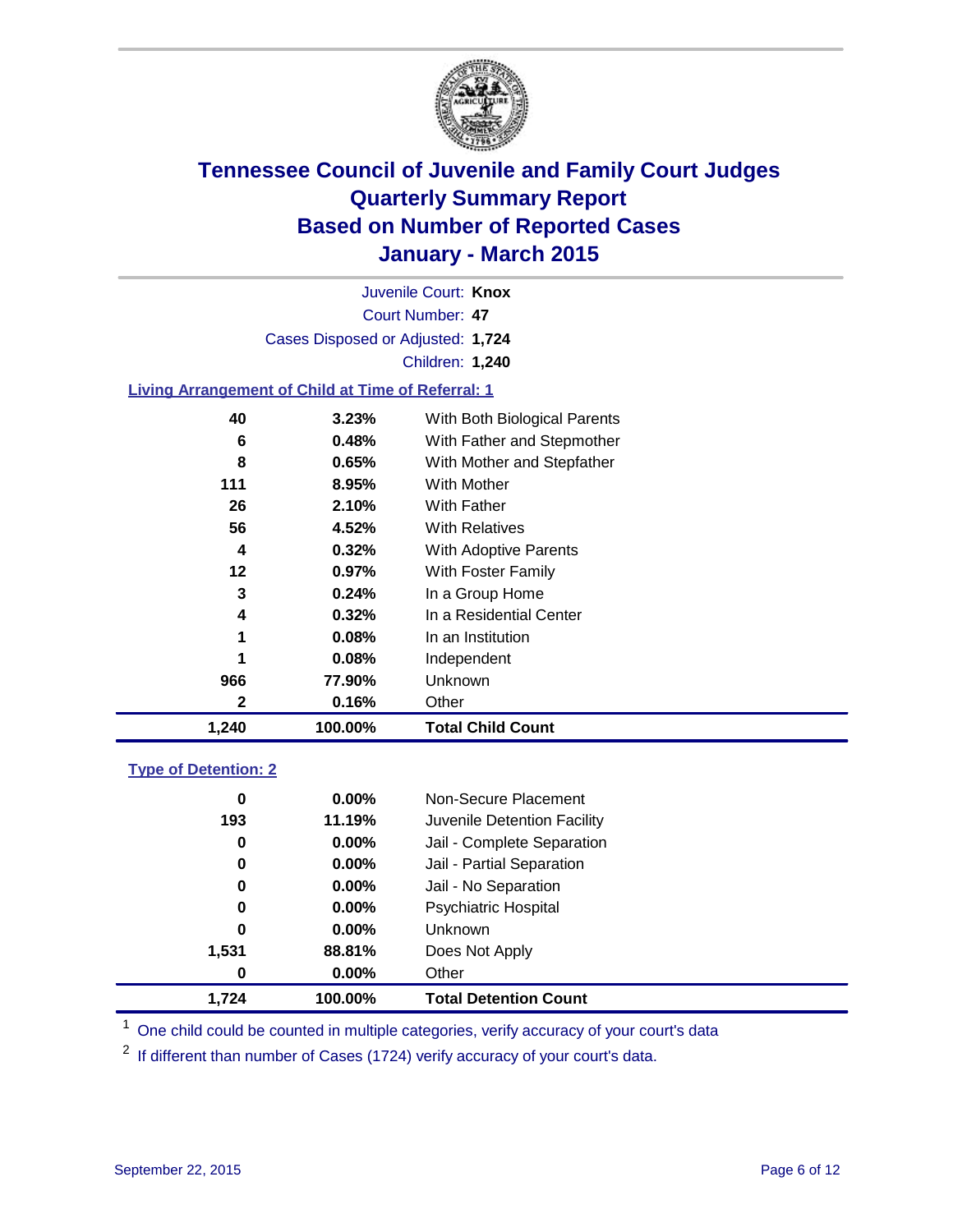

|                                                    | Juvenile Court: Knox              |                                      |  |  |  |  |  |
|----------------------------------------------------|-----------------------------------|--------------------------------------|--|--|--|--|--|
|                                                    | Court Number: 47                  |                                      |  |  |  |  |  |
|                                                    | Cases Disposed or Adjusted: 1,724 |                                      |  |  |  |  |  |
|                                                    | Children: 1,240                   |                                      |  |  |  |  |  |
| <b>Placement After Secure Detention Hearing: 1</b> |                                   |                                      |  |  |  |  |  |
| 161                                                | 9.34%                             | Returned to Prior Living Arrangement |  |  |  |  |  |
| 4                                                  | 0.23%                             | Juvenile Detention Facility          |  |  |  |  |  |
| $\bf{0}$                                           | 0.00%                             | Jail                                 |  |  |  |  |  |
| 15                                                 | 0.87%                             | Shelter / Group Home                 |  |  |  |  |  |
| 1                                                  | 0.06%                             | Foster Family Home                   |  |  |  |  |  |
| 1                                                  | 0.06%                             | Psychiatric Hospital                 |  |  |  |  |  |
| 7                                                  | 0.41%                             | Unknown                              |  |  |  |  |  |
| 1,532                                              | 88.86%                            | Does Not Apply                       |  |  |  |  |  |
| 3                                                  | 0.17%                             | Other                                |  |  |  |  |  |
| 1,724                                              | 100.00%                           | <b>Total Placement Count</b>         |  |  |  |  |  |
| <b>Intake Actions: 2</b>                           |                                   |                                      |  |  |  |  |  |
|                                                    |                                   |                                      |  |  |  |  |  |
| 879                                                | 45.47%                            | <b>Petition Filed</b>                |  |  |  |  |  |
| 355                                                | 18.37%                            | <b>Motion Filed</b>                  |  |  |  |  |  |
| 303                                                | 15.68%                            | <b>Citation Processed</b>            |  |  |  |  |  |
| $\bf{0}$                                           | 0.00%                             | Notification of Paternity Processed  |  |  |  |  |  |
| 80                                                 | 4.14%                             | Scheduling of Judicial Review        |  |  |  |  |  |
| 150                                                | 7.76%                             | Scheduling of Administrative Review  |  |  |  |  |  |
| 166                                                | 8.59%                             | Scheduling of Foster Care Review     |  |  |  |  |  |
| 0                                                  | 0.00%                             | Unknown                              |  |  |  |  |  |
| 0                                                  | 0.00%                             | Does Not Apply                       |  |  |  |  |  |
| 0                                                  | 0.00%                             | Other                                |  |  |  |  |  |
|                                                    |                                   |                                      |  |  |  |  |  |

<sup>1</sup> If different than number of Cases (1724) verify accuracy of your court's data.

<sup>2</sup> If different than number of Referral Reasons (1933), verify accuracy of your court's data.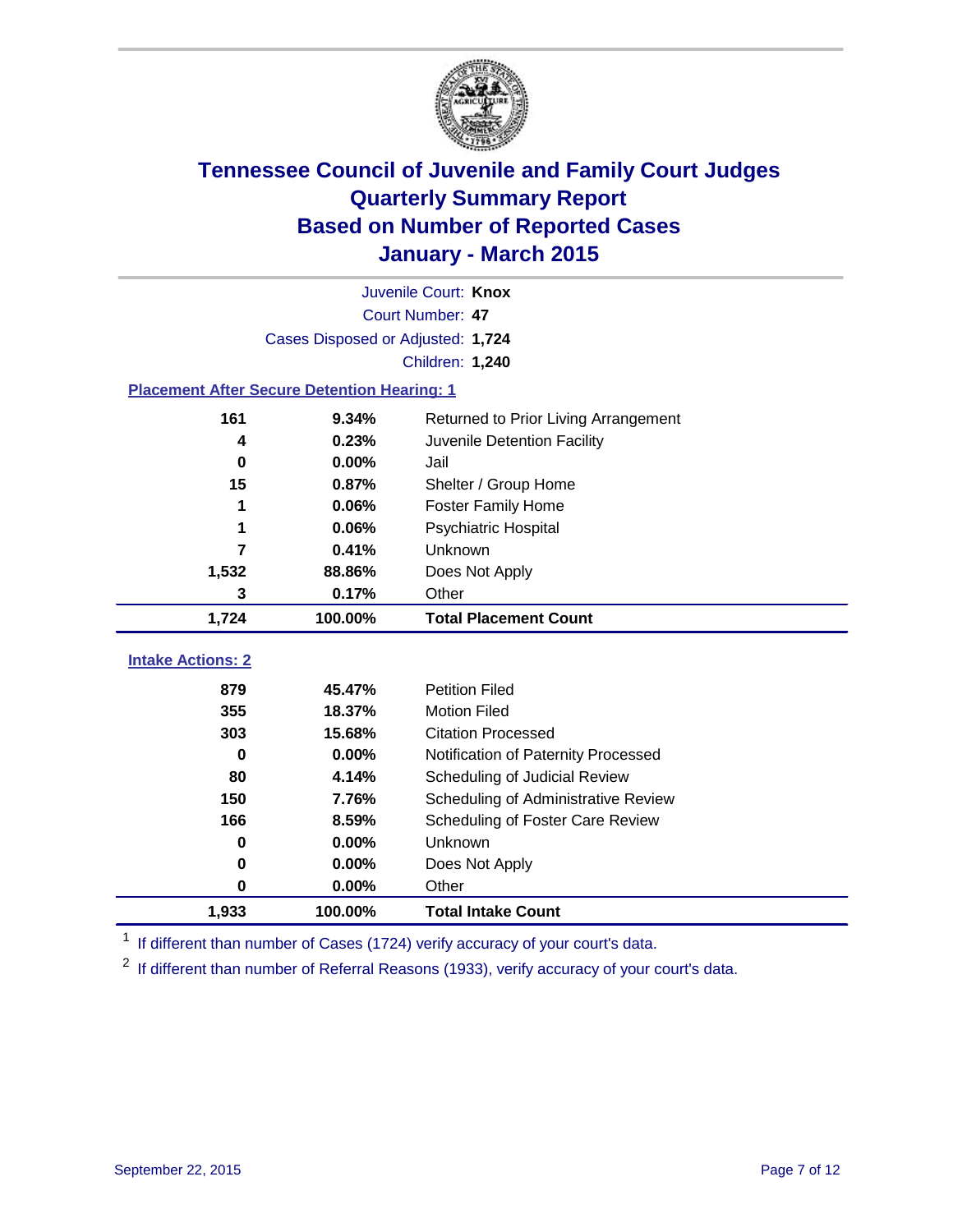

Court Number: **47** Juvenile Court: **Knox** Cases Disposed or Adjusted: **1,724** Children: **1,240**

### **Last Grade Completed by Child: 1**

| 9           | 0.73%   | Too Young for School     |
|-------------|---------|--------------------------|
| 0           | 0.00%   | Preschool                |
| 0           | 0.00%   | Kindergarten             |
| 0           | 0.00%   | 1st Grade                |
| $\pmb{0}$   | 0.00%   | 1st Grade                |
| 1           | 0.08%   | 2nd Grade                |
| $\pmb{0}$   | 0.00%   | 2nd Grade                |
| 1           | 0.08%   | 3rd Grade                |
| 0           | 0.00%   | 3rd Grade                |
| 0           | 0.00%   | 4th Grade                |
| 0           | 0.00%   | 4th Grade                |
| $\mathbf 2$ | 0.16%   | 5th Grade                |
| $\pmb{0}$   | 0.00%   | 5th Grade                |
| 7           | 0.56%   | 6th Grade                |
| 0           | 0.00%   | 6th Grade                |
| 7           | 0.56%   | 7th Grade                |
| $\mathbf 0$ | 0.00%   | 7th Grade                |
| 19          | 1.53%   | 8th Grade                |
| $\mathbf 0$ | 0.00%   | 8th Grade                |
| 13          | 1.05%   | 9th Grade                |
| $\pmb{0}$   | 0.00%   | 9th Grade                |
| 9           | 0.73%   | 10th Grade               |
| 3           | 0.24%   | 11th Grade               |
| 3           | 0.24%   | 12th Grade               |
| $\pmb{0}$   | 0.00%   | Non-Graded Special Ed    |
| 0           | 0.00%   | <b>GED</b>               |
| 0           | 0.00%   | Graduated                |
| 0           | 0.00%   | Never Attended School    |
| 1,166       | 94.03%  | Unknown                  |
| $\pmb{0}$   | 0.00%   | Other                    |
| 1,240       | 100.00% | <b>Total Child Count</b> |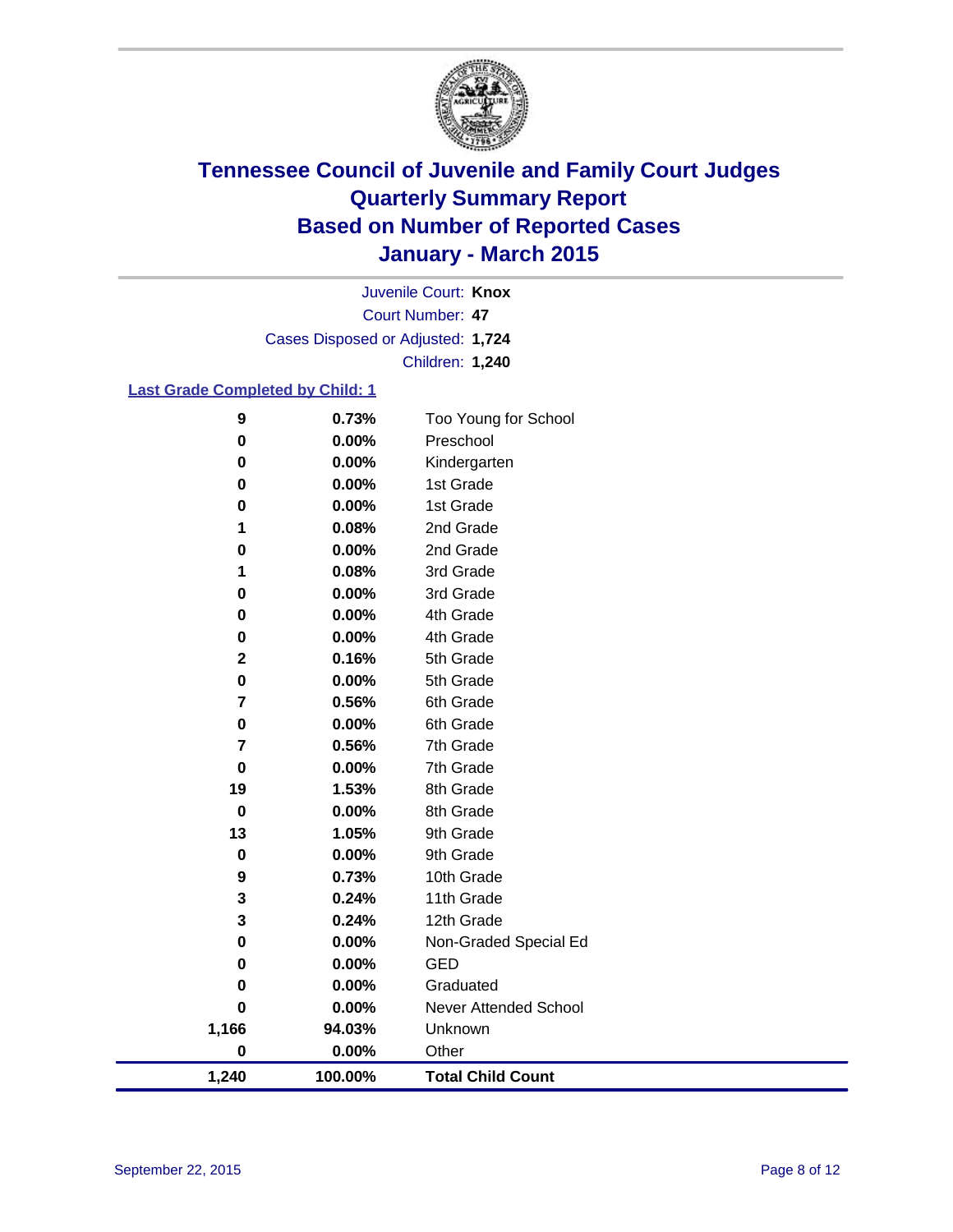

|                                         |                                   | Juvenile Court: Knox                                                                    |
|-----------------------------------------|-----------------------------------|-----------------------------------------------------------------------------------------|
|                                         |                                   | Court Number: 47                                                                        |
|                                         | Cases Disposed or Adjusted: 1,724 |                                                                                         |
|                                         |                                   | Children: 1,240                                                                         |
| <b>Enrolled in Special Education: 1</b> |                                   |                                                                                         |
| 26                                      | 2.10%                             | Yes                                                                                     |
| 85                                      | 6.85%                             | No                                                                                      |
| 1,129                                   | 91.05%                            | Unknown                                                                                 |
| 1,240                                   | 100.00%                           | <b>Total Child Count</b>                                                                |
|                                         |                                   | One child could be counted in multiple categories, verify accuracy of your court's data |

**Action Executed By: 1**

| 1,933                        | 100.00%  | <b>Total Action Count</b> |
|------------------------------|----------|---------------------------|
| 0                            | $0.00\%$ | <b>Unknown</b>            |
| 252                          | 13.04%   | Other                     |
| 269                          | 13.92%   | <b>YSO</b>                |
| 1,096                        | 56.70%   | Magistrate                |
| 316                          | 16.35%   | Judge                     |
| <b>Action Executed By: 1</b> |          |                           |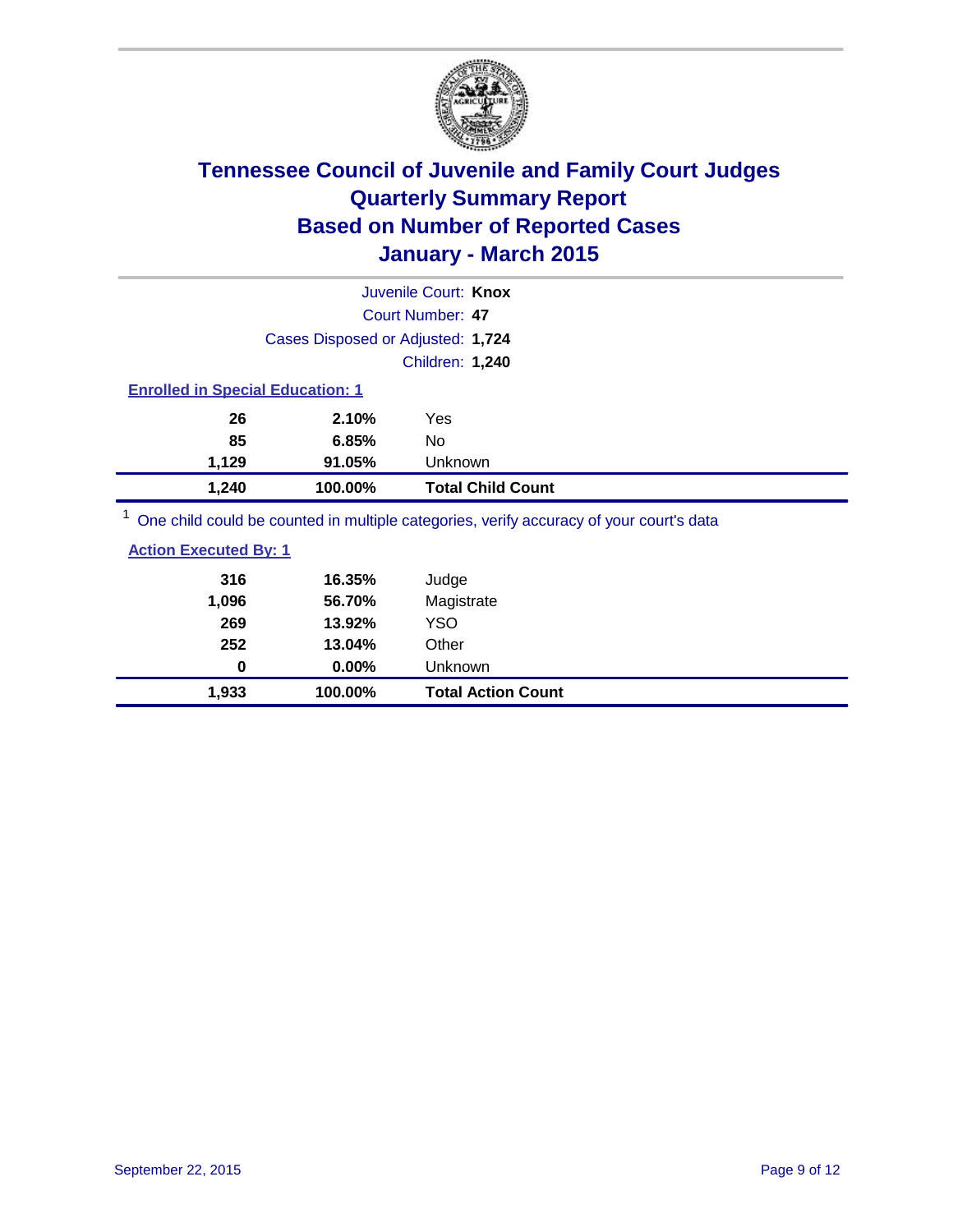

Court Number: **47** Juvenile Court: **Knox** Cases Disposed or Adjusted: **1,724** Children: **1,240**

#### **Formal / Informal Actions: 1**

| 142   | 7.35%    | Dismissed                                        |
|-------|----------|--------------------------------------------------|
| 3     | 0.16%    | Retired / Nolle Prosequi                         |
| 63    | $3.26\%$ | <b>Complaint Substantiated Delinquent</b>        |
| 0     | $0.00\%$ | <b>Complaint Substantiated Status Offender</b>   |
| 354   | 18.31%   | <b>Complaint Substantiated Dependent/Neglect</b> |
| 0     | $0.00\%$ | <b>Complaint Substantiated Abused</b>            |
| 0     | $0.00\%$ | <b>Complaint Substantiated Mentally III</b>      |
| 397   | 20.54%   | Informal Adjustment                              |
| 51    | 2.64%    | <b>Pretrial Diversion</b>                        |
| 3     | 0.16%    | <b>Transfer to Adult Court Hearing</b>           |
| 0     | $0.00\%$ | Charges Cleared by Transfer to Adult Court       |
| 786   | 40.66%   | <b>Special Proceeding</b>                        |
| 0     | $0.00\%$ | <b>Review Concluded</b>                          |
| 27    | 1.40%    | Case Held Open                                   |
| 107   | 5.54%    | Other                                            |
| 0     | $0.00\%$ | Unknown                                          |
| 1,933 | 100.00%  | <b>Total Action Count</b>                        |

<sup>1</sup> If different than number of Referral Reasons (1933), verify accuracy of your court's data.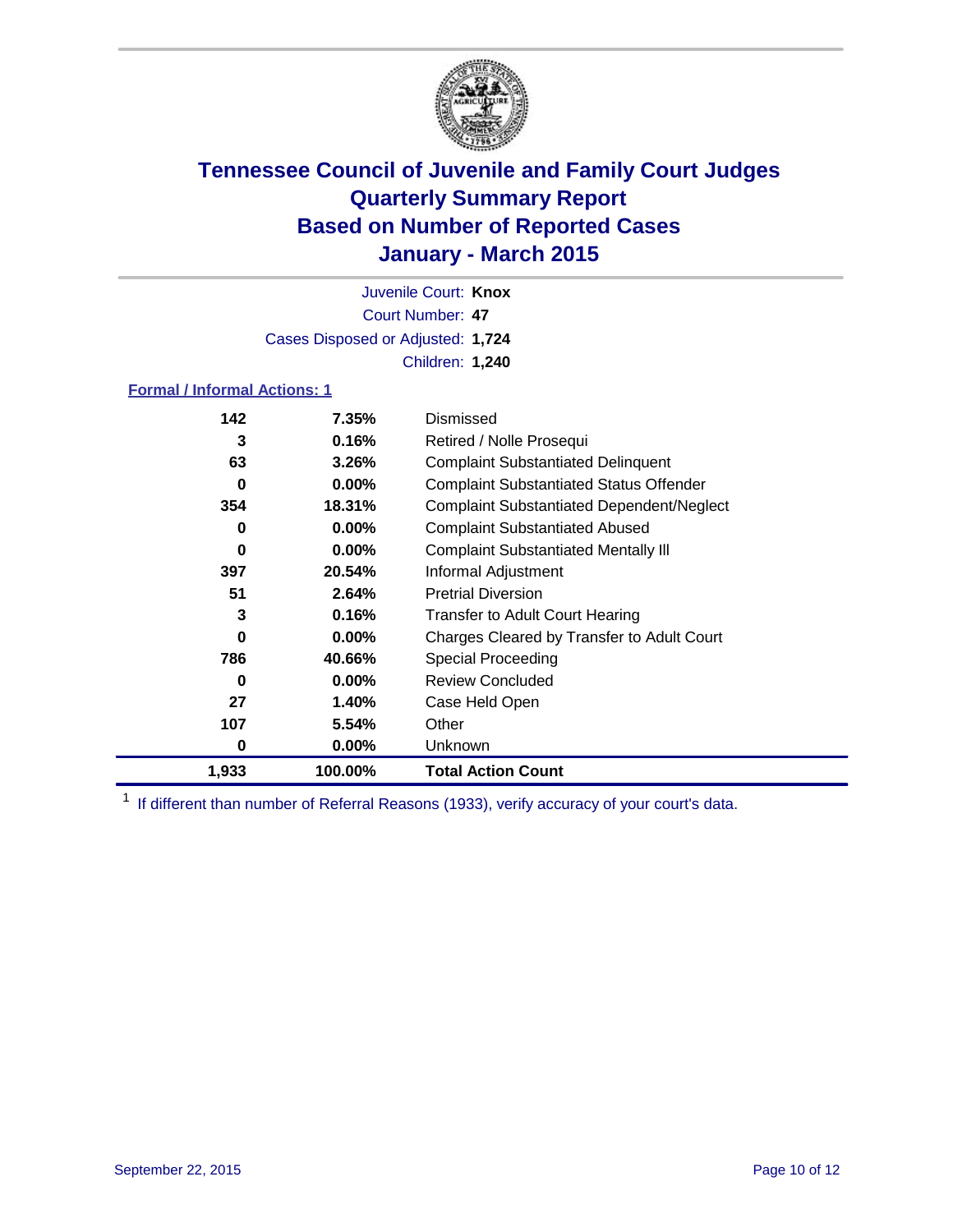

|                       |                                                       | Juvenile Court: Knox                                 |  |
|-----------------------|-------------------------------------------------------|------------------------------------------------------|--|
|                       |                                                       | Court Number: 47                                     |  |
|                       | Cases Disposed or Adjusted: 1,724                     |                                                      |  |
|                       |                                                       | Children: 1,240                                      |  |
| <b>Case Outcomes:</b> | There can be multiple outcomes for one child or case. |                                                      |  |
| 143                   | 4.44%                                                 | <b>Case Dismissed</b>                                |  |
| 2                     | 0.06%                                                 | Case Retired or Nolle Prosequi                       |  |
| 47                    | 1.46%                                                 | Warned / Counseled                                   |  |
| 10                    | 0.31%                                                 | <b>Held Open For Review</b>                          |  |
| 28                    | 0.87%                                                 | Supervision / Probation to Juvenile Court            |  |
| 0                     | 0.00%                                                 | <b>Probation to Parents</b>                          |  |
| 22                    | 0.68%                                                 | Referral to Another Entity for Supervision / Service |  |
| 36                    | 1.12%                                                 | Referred for Mental Health Counseling                |  |
| 38                    | 1.18%                                                 | Referred for Alcohol and Drug Counseling             |  |
| 0                     | 0.00%                                                 | <b>Referred to Alternative School</b>                |  |
| 0                     | 0.00%                                                 | Referred to Private Child Agency                     |  |
| 94                    | 2.92%                                                 | Referred to Defensive Driving School                 |  |
| 22                    | 0.68%                                                 | Referred to Alcohol Safety School                    |  |
| 51                    | 1.58%                                                 | Referred to Juvenile Court Education-Based Program   |  |
| 5                     | 0.16%                                                 | Driver's License Held Informally                     |  |
| 0                     | 0.00%                                                 | <b>Voluntary Placement with DMHMR</b>                |  |
| 0                     | 0.00%                                                 | <b>Private Mental Health Placement</b>               |  |
| 0                     | $0.00\%$                                              | <b>Private MR Placement</b>                          |  |
| 6                     | 0.19%                                                 | Placement with City/County Agency/Facility           |  |
| 0                     | 0.00%                                                 | Placement with Relative / Other Individual           |  |
| 68                    | 2.11%                                                 | Fine                                                 |  |
| 64                    | 1.99%                                                 | <b>Public Service</b>                                |  |
| 9                     | 0.28%                                                 | Restitution                                          |  |
| 21                    | 0.65%                                                 | <b>Runaway Returned</b>                              |  |
| 61                    | 1.90%                                                 | No Contact Order                                     |  |
| 107                   | 3.33%                                                 | Injunction Other than No Contact Order               |  |
| 19                    | 0.59%                                                 | House Arrest                                         |  |
| 6                     | 0.19%                                                 | <b>Court Defined Curfew</b>                          |  |
| 258                   | 8.02%                                                 | Dismissed from Informal Adjustment                   |  |
| 39                    | 1.21%                                                 | <b>Dismissed from Pretrial Diversion</b>             |  |
| 0                     | 0.00%                                                 | Released from Probation                              |  |
| 2                     | 0.06%                                                 | <b>Transferred to Adult Court</b>                    |  |
| 0                     | 0.00%                                                 | <b>DMHMR Involuntary Commitment</b>                  |  |
| 3                     | 0.09%                                                 | <b>DCS Commitment - Determinate</b>                  |  |